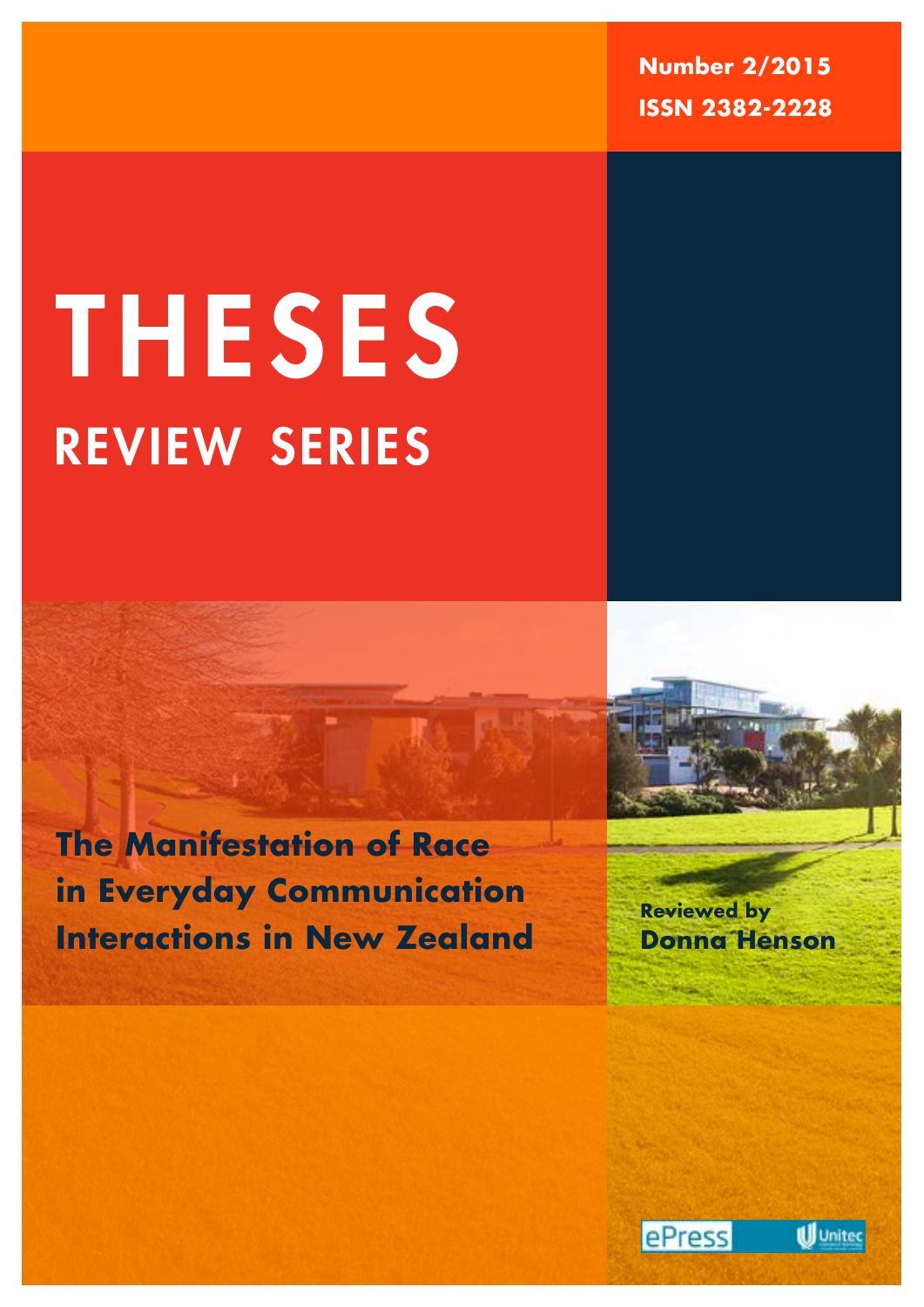

# **THESES REVIEW SERIES 2/2015**

# **Thesis Review: The Manifestation of Race in Everyday Communication Interactions in New Zealand by E. Revell**

#### **By Donna Henson**



Thesis Review: *The Manifestation of Race in Everyday Communication Interactions in New Zealand by E. Revell* by Donna Henson, is licensed under a Creative Commons Attribution-NonCommercial 4.0 International License.

#### **This publication may be cited as:**

Henson, D. (2015). Thesis review: The manifestation of race in everyday communication interactions in New Zealand by E. Revell [Review of the Thesis *The manifestation of race in everyday communication interactions in New Zealand* by E. Revell]. ePress Theses Review Series (2). Auckland, New Zealand: ePress Unitec. Retrieved from http://www.unitec.ac.nz/epress/

#### **About this series:**

Unitec ePress periodically features overviews of recently completed, unpublished postgraduate research in a wide variety of disciplines. Reviews provide a summary of the author's main arguments, the conceptual and theoretical framework in which the author operates, and the main source bases for his or her research. The reviews also assess how the research will advance or challenge our understanding of major issues in the field. All papers are blind reviewed. For more papers in this series please visit: http://www.unitec.ac.nz/epress/ index.php/category/publications/theses-reviews/

Cover design by Penny Thomson

#### **Contact:**

epress@unitec.ac.nz www.unitec.ac.nz/epress/ Unitec Institute of Technology Private Bag 92025, Victoria Street West Auckland 1142 New Zealand

#### **ISSN 2382-2228**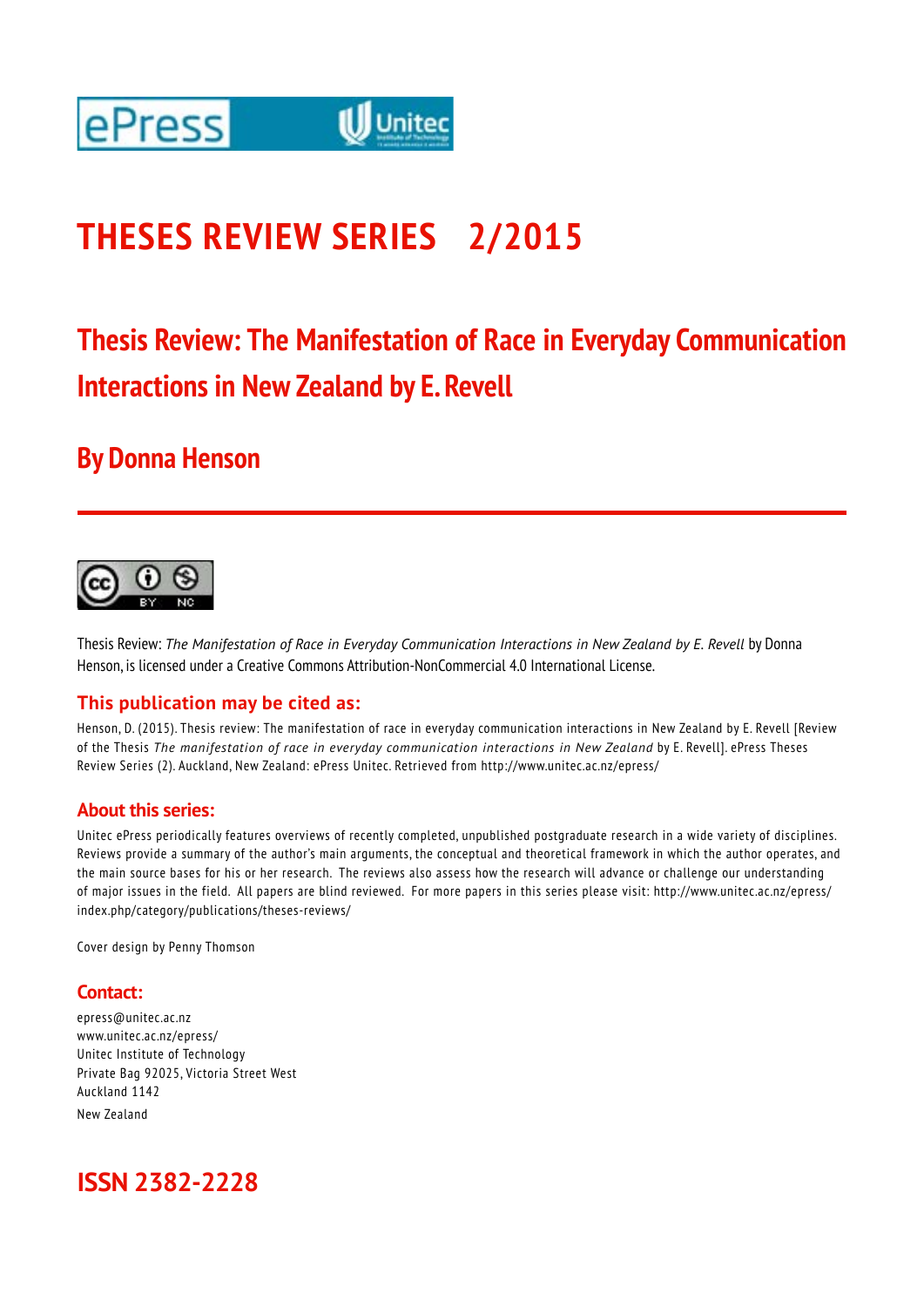# **THESIS REVIEW**

### **The Manifestation of Race in Everyday Communication Interactions in New Zealand by Elizabeth S. Revell**

Unpublished thesis submitted in partial fulfillment of the requirements for the degree of Master of International Communication

Permanent link to Research Bank version: http://hdl.handle.net/10652/2064

#### **Reviewer Author**

Donna Henson Assistant Professor in Communication Bond University, Australia

Tami Spry (2001) describes a good autoethnography as a provocative weaving of theory and story. In this rather nontraditional thesis, Elizabeth Revell accomplishes just that. This thesis presents an interesting and thoughtful autoethnographic inquiry into the manifestation of race in everyday communication interactions in New Zealand. An uncommon choice of both topic and method in the local communication disciplinary context, Revell presents a partial collaborative autoethnographic approach to the study that entails the reflexive analysis of qualitative data drawn from solicited participant diaries, semistructured interviews and focus groups. The resultant thesis presents a methodologically compelling and theoretically significant contribution to the field of communication research generally, and the discussion of race in the local context specifically.

From the very beginning, the author shows a confident and imaginative use of her chosen research method. The vignette technique employed throughout the thesis proves an effective means of transitioning between the narrative elements derived from the data and the more traditional qualitative analysis that advances formal knowledge as we (academically) know it. This layering of traditional inquiry with the more personal autoethnographic voice, and the reflections and stories of the lived experiences of both Revell and her nine co-participants serves to story the study into significance. Positioning the thesis between the evocative and analytical extremes of autoethnographic research (see Holman Jones, Adams, & Ellis,

2013 for a recent review), and by pre-empting the more traditional critique of such 'experimental' work, Revell has managed to explicitly validate the chosen approach and mark the work as a unique contribution to the literature.

The thesis is notable for the author's meticulous attention to detail. Revell's self-described tendencies towards comprehensiveness and perfectionism (p. 95) are demonstrably advantageous in this respect and serve her well as she navigates the intricacies inevitable to a discussion of race in the bicultural, multicultural context of everyday Auckland. The layered accounting of participant positionalities and emergent themes is effectively accomplished, and subsequent discussion and analysis of these emerging themes embodies a sophisticated capability in terms of the 'craft' of research. Integrating personal reflection into the analytical narrative is no easy task, particularly given the sensitivities of the topic, yet the researcher generally realises this in a manner that is both empathetic and engaging. Revell further navigates the complexities of the framing literature in a manner that is both coherent and inclusive, with theoretical and conceptual influences ranging from critical theories of race to social constructionism and the social psychology of contemporary racism.

Rather paradoxically, in answering her main research question regarding the manifestation of race in everyday communication interactions in New Zealand (or, more accurately, Auckland), Revell observes the extent to which race is deemed a taboo topic in public New Zealand contexts. In disrupting this insidious silencing herself, Revell's stated intention is to contribute to a broader critical conversation that potentiates the breaking down of "divisive racial walls by understanding the socially reproductive processes that create them" (p. 31). Toward this end, this thesis contributes significantly to the discussion by identifying a variety of ways in which subtle racism is manifested and socially legitimated in everyday interaction.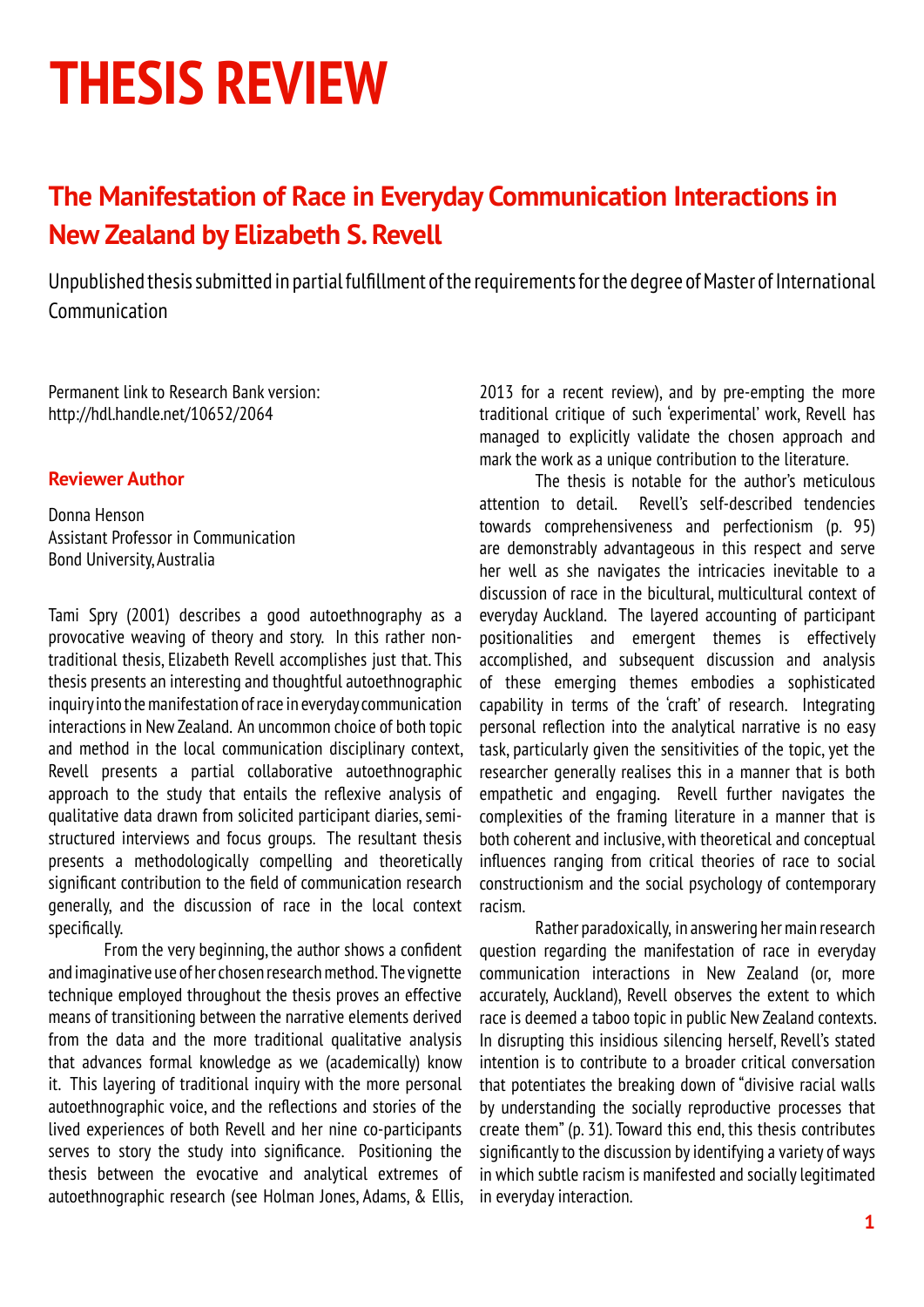The consequence of this work centres on the conclusion that "because of the subtlety and variedness of the everyday manifestation of race, racism becomes insidious in New Zealand, making it difficult to identify and challenge" (p. 221). She describes overt racism as akin to "social suicide" for the young, educated, middle-class Auckland demographic, yet simultaneously reveals the pervasiveness of unconscious and internalised racism as New Zealanders negotiate their experience of everyday diversity. Ultimately, the real strength of this thesis lies not only in the quality of the scholarship and its identification of the subtle manifestations of race in the

everyday context, which remain unquestionable, but also in the inevitable engagement with the topic that it necessitates on the part of the reader. Irrespective of the positionality of the individual reader on the issue of race in New Zealand, the authenticity of the author's experience and that of her co-participants, as told through story *and* theory in this remarkable thesis, compels personal reflection on the issue and invites one into the broader conversation. And *that*, is what makes for a good autoethnography.

#### **References**

Holman Jones, S., Adams, T. E., & Ellis, C. (2013) *Handbook of Autoethnography.* Walnut Creek, CA: Left Coast Press. Spry, T. (2001). Performing autoethnography: An embodied methodological praxis. *Qualitative Inquiry, 7 (6),* 706-732.